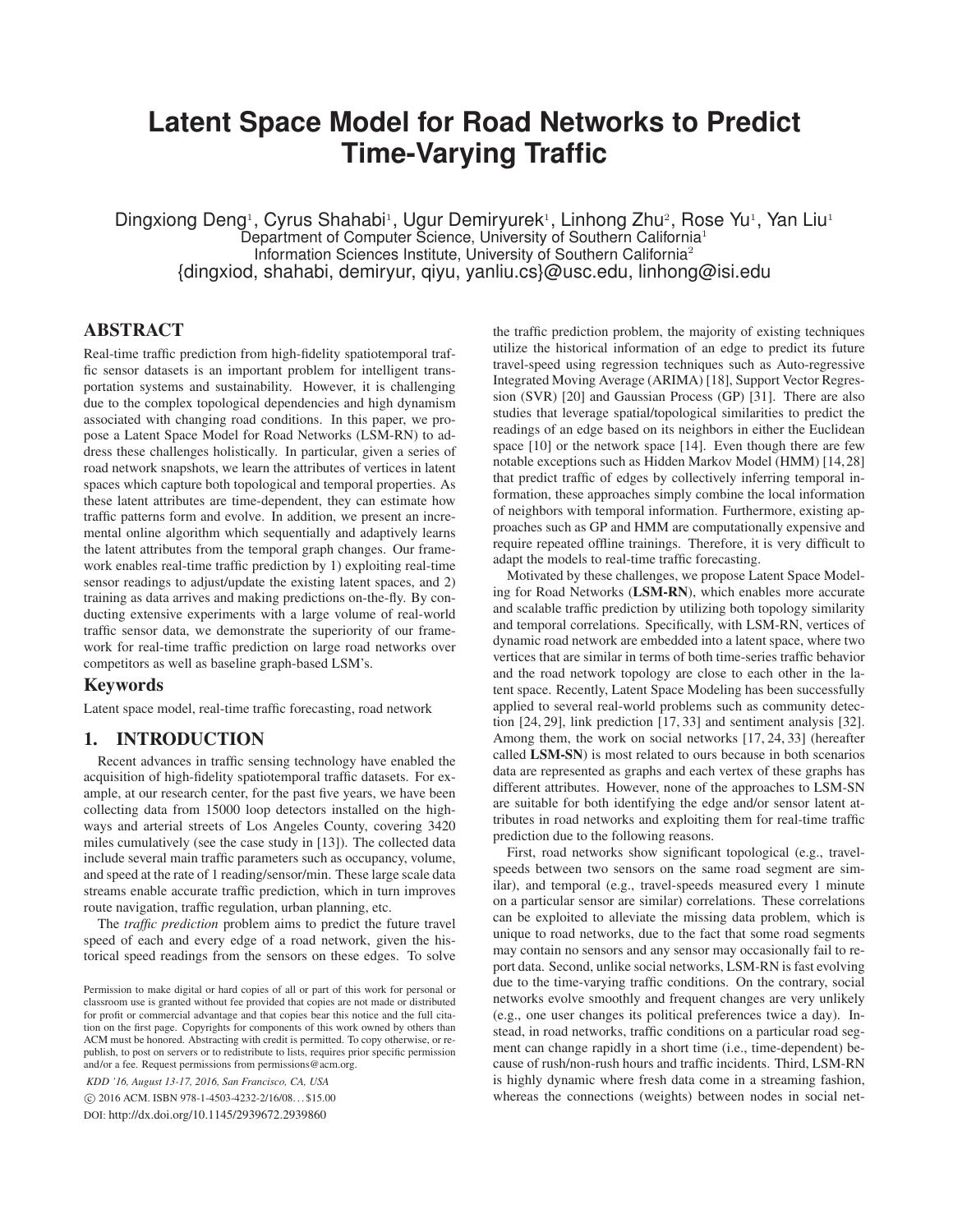works are mostly static. The dynamic nature requires frequent model updates (e.g., per minute), which necessitates partial updates of the model as opposed to the time-consuming full updates in LSM-SN. Finally, with LSM-RN, the ground truth can be observed shortly after making the prediction (by measuring the actual speed later in future), which also provides an opportunity to improve/adjust the model incrementally (i.e., online learning).

With our proposed LSM-RN, each dimension of the embedded latent space represents a latent attribute. Thus the attribute distribution of vertices and how the attributes interact with each other jointly determine the underlying traffic pattern. To enforce the topology of road network, LSM-RN adds a graph Laplacian constraint which not only enables global graph similarity, but also completes the missing data by a set of similar edges with non-zero readings. Subsequently, we incorporate the temporal properties into our LSM-RN model by considering time-dependent latent attributes and a global transition process. With these time-dependent latent attributes and the transition matrix, we are able to better model how traffic patterns form and evolve.

To infer the time-dependent latent attributes of our LSM-RN model, a typical method is to utilize multiplicative algorithms [\[16\]](#page-9-12) based on Non-negative Matrix Factorization, where we jointly infer the whole latent attributes via iterative updates until they become stable, termed as *global learning*. However, global learning is not only slow but also not practical for real-time traffic prediction. This is because, traffic data are of high-fidelity (i.e., updates are frequent in every one minute) and the actual ground-truth of traffic speed becomes available shortly afterwards (e.g., after making a prediction for the next five minutes, the ground truth data will be available instantly after five minutes). We thus propose an incremental online learning with which we sequentially and adaptively learn the latent attributes from the temporal traffic changes. In particular, each time when our algorithm makes a prediction with the latent attributes learned from the previous snapshot, it receives feedback from the next snapshot (i.e., the ground truth speed reading we already obtained) and subsequently modifies the latent attributes for more accurate predictions. Unlike traditional online learning which only performs one single update (e.g., update one vertex per prediction) per round, our goal is to make predictions for the entire road network, and thus the proposed online algorithm allows updating latent attributes of many correlated vertices simultaneously.

Leveraging global and incremental learning algorithms our LSM-RN model can strike a balance between accuracy and efficiency for real-time forecasting. Specifically, we consider a setting with a predefined time window where at each time window (e.g., 5 minutes), we learn our traffic model with the proposed incremental inference approach on-the-fly, and make predictions for the next time span. Meanwhile, we batch the re-computation of our traffic model at the end of one large time window (e.g., one hour). Under this setting, our LSM-RN model enables the following two properties: (1) realtime feedback information can be seamlessly incorporated into our framework to adjust for existing latent spaces, thus allowing for more accurate predictions, and (2) our algorithms perform training and predictions on-the-fly with small amount of data rather than requiring large training datasets.

We conducted extensive experiments on a large scale of realworld traffic sensor dataset. We demonstrated that the LSM-RN framework achieves better accuracy than that of both existing time series methods (e.g. ARIMA and SVR) and the LSM-SN approaches. Moreover, we show that our algorithm scales to large road networks. For example, it only takes 4 seconds to make a prediction for a network with 19,986 edges. Finally, we show that our batch window setting works perfectly for streaming data, alternating the

executions of our global and incremental algorithms, which strikes a compromise between prediction accuracy and efficiency. For instance, incremental learning is one order of magnitude faster than global learning, and it requires less than 1 seconds to incorporate real-time feedback information.

The remainder of this paper is organized as follows. We discuss the related work in Section [2](#page-1-0) and define our problem in Section [3.](#page-2-0) and explain LSM-RN in Section [4.](#page-2-1) We present the global learning and increment learning algorithms, and discuss how to adapt our algorithms for real-time traffic forecasting in Section [5.](#page-3-0) In Section [6,](#page-6-0) we report the experiment results and conclude the paper afterwards.

## <span id="page-1-0"></span>2. BACKGROUND AND RELATED WORKS

### 2.1 Traffic analysis

Many studies have been conducted to address the traffic prediction problem, but no single study so far has tackled all the challenges in a holistic manner. Some focused on missing values [\[19\]](#page-9-13) or missing sensors [\[30\]](#page-9-14), but not both. Some studies [\[18,](#page-9-1) [31\]](#page-9-3) utilize temporal data which models each sensor (or edge) independently and makes predictions using time series approaches (e.g., ARIMA [\[18\]](#page-9-1), SVR [\[20\]](#page-9-2) and GP [\[31\]](#page-9-3)). For instance, Pan et. al. [\[18\]](#page-9-1) learns an enhanced ARIMA model for each edge in advance, and then performs traffic prediction on top of these models. Very few studies [\[14,](#page-9-5) [28\]](#page-9-6) utilize spatiotemporal model with correlated time series based on Hidden Markov Model, but only for small number of time series and not always using the network space as the spatial dimension (e.g., using Euclidean space [\[10\]](#page-9-4)). In [\[27\]](#page-9-15), Xu et. al. consider using the newly arrived data as feedback to reward one classifier vs. the other but not for dynamically updating the model. Note that many existing studies [\[5,](#page-9-16)[12,](#page-9-17)[25,](#page-9-18)[28\]](#page-9-6) on traffic prediction are based on GPS dataset, which is different with the sensor dataset, where we have fine-grained and steady readings from roadequipped sensors. We are not aware of any study that applies latent space modeling (considering both time and network topology) to real-time traffic prediction from incomplete (i.e., missing sensors and values) sensor datasets.

## 2.2 Latent space model and NMF

Recently, many real data analytic problems such as community detection [\[24,](#page-9-7)[29\]](#page-9-8), recommendation system [\[6\]](#page-9-19), topic modeling [\[22\]](#page-9-20), image clustering [\[4\]](#page-9-21), and sentiment analysis [\[32\]](#page-9-11), have been formulated as the problem of latent space learning. These studies assume that, given a graph, each vertex resides in a latent space with attributes, and vertices which are close to each other are more likely to be in the same cluster (e.g., community or topic) and form a link. In particular, the objective is to infer the latent matrix by minimizing the difference (e.g., squared loss [\[29,](#page-9-8) [32\]](#page-9-11) or KL-divergence [\[4\]](#page-9-21)) between observed and estimated links. However, existing methods are not designed for the highly correlated (topologically and temporally) and dynamic road networks. Few studies [\[21\]](#page-9-22) have considered the temporal relationships in SN with the assumption that networks evolve over time. The temporal graph snapshots in [\[21\]](#page-9-22) are treated separately and thus newly observed data are not incorporated to improve the model. Compared with existing works, we explore the feasibility of modeling road networks with time-varying latent space. The traffic speed of a road segment is determined by their latent attributes and the interaction between corresponding attributes. To tackle the sparsity of road network, we utilize the graph topology by adding a graph Laplacian constraint to impute the missing values. In addition, the latent position of each vertex, varies over time and allows for sudden movement from one timestamp to the next timestamp via a transition matrix.

Different techniques have been proposed to learn the latent properties, where Non-negative Matrix Factorization (NMF) is one of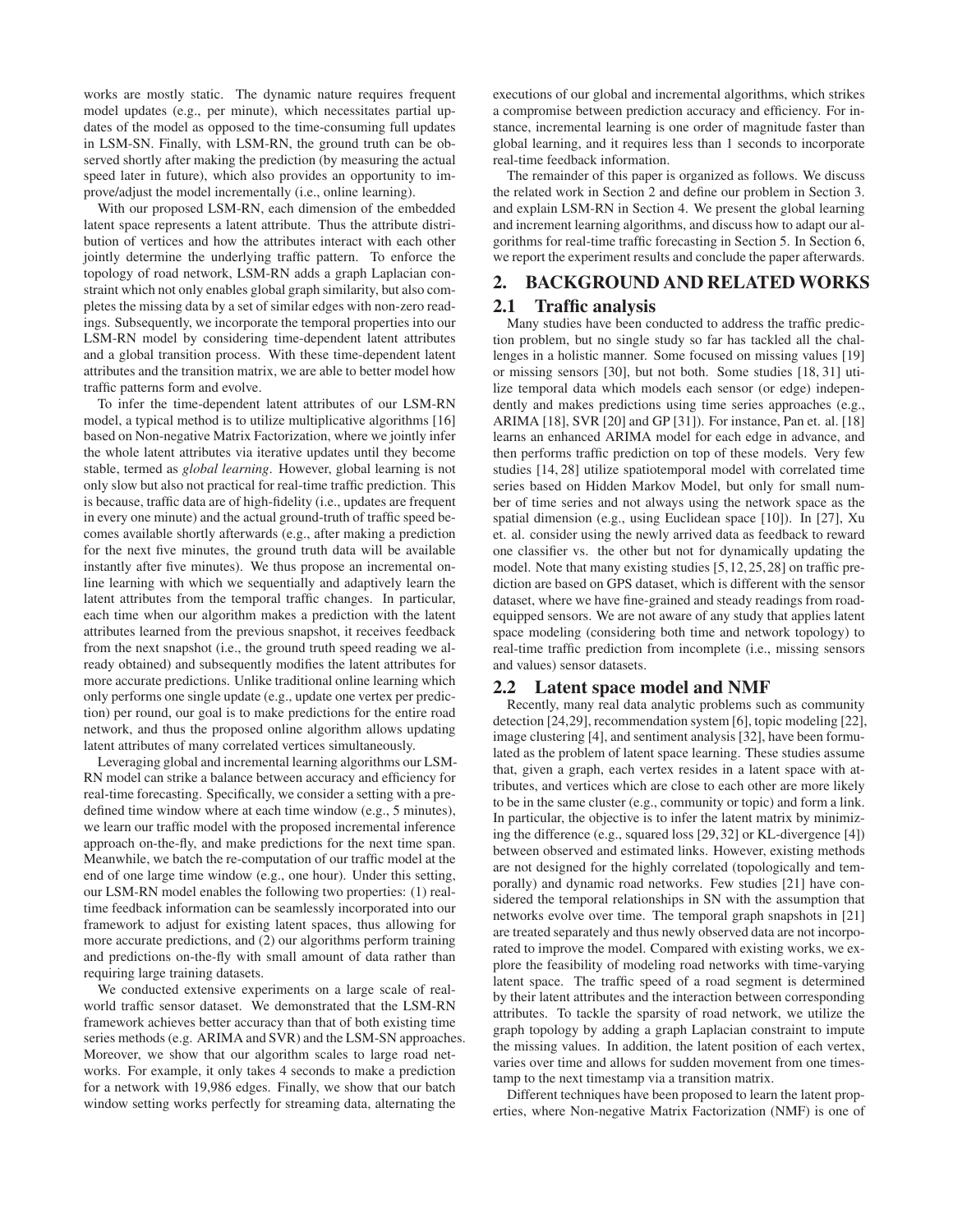the most popular methods thanks to ease of interpretability and flexibility. In this work, we explore the feasibility of applying dynamic NMF to traffic prediction domain. We design a global algorithm to infer the latent space based on the traditional multiplicative algorithm [\[9,](#page-9-23) [16\]](#page-9-12). We further propose a topology-aware incremental algorithm, which adaptively updates the latent space representation for each node in the road network with topology constraints. The proposed algorithms differ from traditional online NMF algorithms such as [\[3\]](#page-9-24), which independently perform the online update.

| <b>Notations</b>    | Explanations                                                         |
|---------------------|----------------------------------------------------------------------|
| $\mathcal{N}$ , $n$ | road network, number of vertices of the road network                 |
|                     | the adjacency matrix of a graph                                      |
| $\overline{U}$      | latent space matrix                                                  |
| $\overline{B}$      | attribute interaction matrix                                         |
| $\overline{A}$      | the transition matrix                                                |
| $\boldsymbol{k}$    | the number of dimensions of latent attributes                        |
| T                   | the number of snapshots                                              |
| span                | the gap between two continuous graph snapshots                       |
| h.                  | the prediction horizon                                               |
|                     | regularization parameters for graph Laplacian and transition process |

<span id="page-2-3"></span>Table 1: Notations and explanations

## <span id="page-2-0"></span>3. PROBLEM DEFINITION

We denote a road network as a directed graph  $\mathcal{N} = (V, E)$ , where V is the set of vertices and  $E \in V \times V$  is the set of edges, respectively. A vertex  $v_i \in V$  models a road intersection or an end of road. An edge  $e(v_i, v_j)$ , which connects two vertices, represents a directed network segment. Each edge  $e(v_i, v_j)$  is associated with a travel speed  $c(v_i, v_j)$  (e.g., 40 miles/hour). In addition, N has a corresponding adjacency matrix representation, denoted as G, whose  $(i, j)$ <sup>th</sup> entry represents the edge weight between the  $i$ <sup>th</sup> and  $j^{\text{th}}$  vertices.

The road network snapshots are constructed from a large-scale, high resolution traffic sensor dataset (see detailed description of sensor data in Section [6\)](#page-6-0). Specifically, a sensor s (i.e., a loop detector) is located at one segment of road network  $N$ , which provides a reading (e.g., 40 miles/hour) per sampling rate (e.g., 1 min). We divide one day into different intervals, where *span* is the length of each time interval. For example, when  $span = 5$  minutes, we have 288 time intervals per day. For each time interval  $t$ , we aggregate (i.e., average) the readings of one sensor. Subsequently, for each edge segment of network  $N$ , we average all sensor readings located at that edge as its weight. Therefore, at each timestamp  $t$ , we have a road network snapshot  $G_t$  from traffic sensors.

Example. *Figure [1](#page-2-2) (a) shows a simple road network with 7 vertices and 10 edges at one timestamp. Three sensors (i.e.,*  $s_1$ ,  $s_2$ ,  $s_3$ *) are located in edges*  $(v_1, v_2)$ *,*  $(v_3, v_4)$  *and*  $(v_7, v_6)$  *respectively, and each sensor provides an aggregated reading during the time interval. Figure [1\(](#page-2-2)b) shows the corresponding adjacent matrix after mapping the sensor readings to the road segments. Note that the sensor dataset is incomplete with both missing values (i.e., sensor fails to report data) and missing sensors (i.e., edges without any sensors). Here sensor* s<sup>3</sup> *fails to provide reading, thus the edge weight of*  $c(v_3, v_4)$  *is* ? *due to missing value. In addition, the edge weight of*  $c(v_3, v_2)$  *is marked as*  $\times$  *because of missing sensors.* 



<span id="page-2-2"></span>Figure 1: An example of road network

Given a small number of road network snapshots, or a dynamic

road network, our objective is to predict the future traffic conditions. Specifically, a *dynamic road network*, is a sequence of snapshots  $(G_1, G_2, \cdots, G_T)$  with edge weights denoting time-dependent travel speed.

With a dynamic road network, we formally define the problem of edge traffic prediction with missing data as follows:

**Problem 1** *Given a dynamic road network*  $(G_1, G_2, \cdots, G_T)$  *with missing data at each timestamp, we aim to achieve the following two goals:*

- *complete the missing data (i.e., both missing value and sensor)* of  $G_i$ , where  $1 \leq i \leq T$ ;
- *predict the future readings of*  $G_{T+h}$ *, where h is the prediction horizon. For example, when*  $h = 1$ *, we predict the traffic condition of*  $G_{T+1}$  *at the next timestamp.*

For ease of presentation, Table [1](#page-2-3) lists the notations we use throughout this paper. Note that since each dimension of a latent space represents a latent attribute, we thus use latent attributes and latent positions interchangeably.

## <span id="page-2-1"></span>4. LATENT SPACE MODEL FOR ROAD NET-WORKS (LSM-RN)

In this section, we describe our LSM-RN model in the context of traffic prediction. We first introduce the basic latent space model (Section [4.1\)](#page-2-4) by considering the graph topology, and then incorporate both temporal and transition patterns (Section [4.2\)](#page-3-1). Finally, we describe the complete LSM-RN model to solve the traffic prediction problem with missing data (Section [4.3\)](#page-3-2).

## <span id="page-2-4"></span>4.1 Topology in LSM-RN

Our traffic model is built upon the latent space model of the observed road network. Basically, each vertex of road network have different attributes and each vertex has an overlapping representation of attributes. The attributes of vertices and how each attribute interacts with others jointly determine the underlying traffic patterns. Intuitively, if two highway vertices are connected, their corresponding interaction generates a higher travel speed than that of two vertices located at arterial streets. In particular, given a snapshot of road network  $G$ , we aim to learn two matrices  $U$  and  $B$ , where matrix  $U \in R_{+}^{n \times k}$  denotes the latent attributes of vertices, and matrix  $B \in R_+^{k \times k}$  denotes the attribute interaction patterns. The product of  $UBU<sup>T</sup>$  represents the traffic speed between any two vertices, where we use to approximate  $G$ . Note that  $B$  is an asymmetric matrix since the road network  $G$  is directed. Therefore, the basic traffic model which considers the graph topology can be determined by solving the following optimization problem:

$$
\underset{U>0,B>0}{\arg\min} J = ||G - UBU^T||_F^2 \tag{1}
$$



<span id="page-2-5"></span>Figure 2: An example of our traffic model, where G represents a road network,  $U$  denotes the attributes of vertices in the road network,  $n$  is number of nodes, and  $k$  is number of attributes, and  $B$  denotes how one type of attributes interacts with others.

Similar Non-negative Tri-factorization frameworks have been utilized in clustering [\[9\]](#page-9-23), community detection [\[29\]](#page-9-8) and sentimental analysis [\[32\]](#page-9-11). Figure [2](#page-2-5) (a) illustrates the intuition of our static traffic model. As shown in Figure [2](#page-2-5) (b), suppose we know that each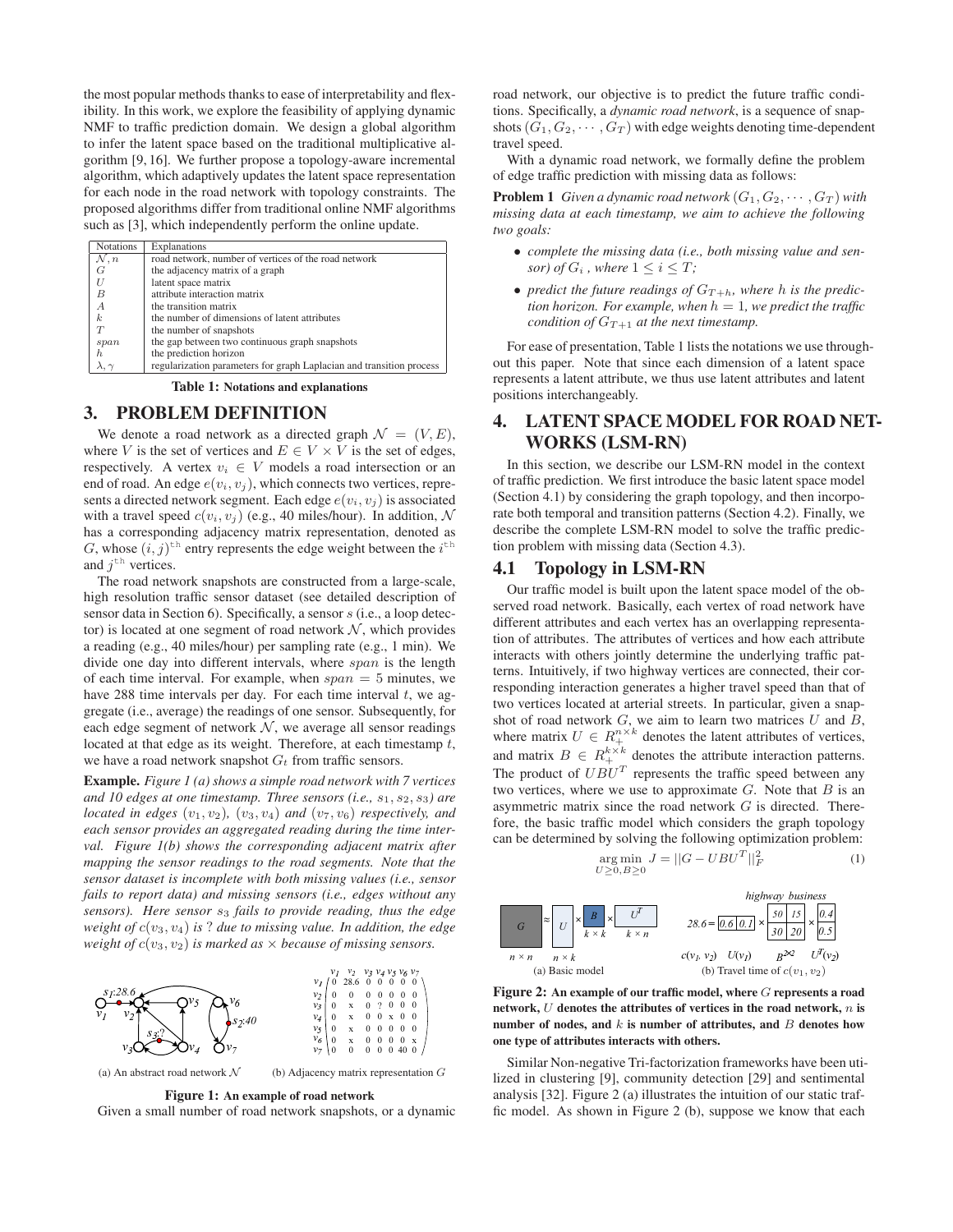vertex is associated with two attributes (e.g., highway and business area), and the interaction pattern between two attributes is encoded in matrix  $B$ , we can accurately estimate the travel speed between vertex  $v_1$  and  $v_2$ , using their latent attributes and the matrix  $B$ .

Overcome the sparsity of Road Network. In our road network,  $G$  is very sparse (i.e., zero entries dominate the items in  $G$ ) for the following reasons: (1) the average degree of a road network is small [\[26\]](#page-9-25), and thus the edges of road network is far from fully connected, (2) the distribution of sensors is non-uniform, and only a small number of edges are equipped with sensors; and (3) there exists missing values (for those edges equipped with sensors) due to the failure and/or maintenance of sensors.

Therefore, we define our loss function only on edges with observed readings, that is, the set of edges with travel cost  $c(v_i, v_j)$ 0. In addition, we also propose an in-filling method to reduce the gap between the input road network and the estimated road network. We consider graph Laplacian dynamics, which is an effective smoothing approach for finding global structure similarity [\[15\]](#page-9-26). Specifically, we construct a graph Laplacian matrix  $L$ , defined as  $L = D - W$ , where W is a graph proximity matrix that is constructed from the network topology, and  $D$  is a diagonal matrix  $D_{ii} = \sum_j (W_{ij})$ . With these new constraints, our traffic model for one snapshot of road network G is expressed as follows:

$$
\underset{U,B}{\text{arg min}} J = ||Y \odot (G - UBU^T)||_F^2 + \lambda Tr(U^T LU), \qquad (2)
$$

where  $Y$  is an indication matrix for all the non-zero entries in  $G$ , i.e,  $Y_{ij} = 1$  if and only if  $G(i, j) > 0$ ; ⊙ is the Hadamard product operator, i.e.,  $(X \odot Z)_{ij} = X_{ij} \times Z_{ij}$ ; and  $\lambda$  is the Laplacian regularization parameter.

## <span id="page-3-1"></span>4.2 Time in LSM-RN

Next, we will incorporate the temporal information, including time-dependent modeling of latent attributes and the temporal transition. With this model, each vertex is represented in a unified latent space, where each dimension either represents a spatial or temporal attribute.

### *4.2.1 Temporal effect of latent attributes*

The behavior of the vertices of road networks may evolve quickly. For instance, the behavior of a vertex that is similar to that of a highway vertex during normal traffic condition, may become similar to that of an arterial street node during congestion hours. Because the behavior of each vertex can change over time, we must employ a time-dependent modeling for attributes of vertices for real-time traffic prediction. Therefore, we add the time-dependent effect of attributes into our traffic model. Specifically, for each  $t \leq T$ , we aim to learn a corresponding time-dependent latent attribute representation  $U_t$ . Although the latent attribute matrix  $U_t$  is timedependent, we assume that the attribute interaction matrix  $B$  is an inherent property, and thus we opt to fix  $B$  for all timestamps. By incorporating this temporal effect, we obtain our model based on the following optimization problem:

$$
\underset{U_t, B}{\arg \min} J = \sum_{t=1}^T ||Y_t \odot (G_t - U_t B U_t^T)||_F^2 + \sum_{t=1}^T \lambda Tr(U_t L U_t^T)
$$
\n
$$
4.2.2 \quad \text{Transition matrix} \tag{3}
$$

#### *4.2.2 Transition matrix*

Due to the dynamics of traffic condition, we aim to learn not only the time-dependent latent attributes, but also a transition model to capture the evolving behavior from one snapshot to the next. The transition should capture both periodic evolving patterns (e.g., morning/afternoon rush hours) and non-recurring patterns caused by traffic incidents (e.g., accidents, road construction, or work zone closures). For example, during the interval of an accident, a vertex

transition from the normal state to the congested at the beginning, then become normal again after the accident is cleared.

We thus assume a global process to capture the state transitions. Specifically, we use a matrix  $A$  that approximates the changes of U between time  $t - 1$  to time t, i.e.,  $U_t = U_{t-1}A$ , where  $U \in$  $R_{+}^{n \times k}$ ,  $A \in R_{+}^{k \times k}$ . The transition matrix A represents how likely a vertex is to transit from attribute  $i$  to attribute  $j$  from timestamp 1 to timestamp T.

### <span id="page-3-2"></span>4.3 LSM-RN Model

Considering all the above discussions, the final objective function for our LSM-RN model is defined as follows:

<span id="page-3-3"></span>
$$
\arg\min_{U_t, B, A} J = \sum_{t=1}^T ||Y_t \odot (G_t - U_t B U_t^T)||_F^2 + \sum_{t=1}^T \lambda Tr(U_t L U_t^T) + \sum_{t=2}^T \gamma ||U_t - U_{t-1} A||_F^2
$$

where  $\lambda$  and  $\gamma$  are the regularization parameters. (4)

By solving Eq. [4,](#page-3-3) we obtain the learned matrices of  $U_t$ , B and A from our LSM-RN model. Consequently, the task of both missing value and sensor completion can be accomplished by the following:

$$
G_t = U_t B U_t^T, \qquad \text{when } 1 \le t \le T. \tag{5}
$$

Subsequently, the edge traffic for snapshot  $G_{T+h}$  (where h is the number of future time spans) can be predicted as follows:

$$
G_{T+h} = (U_T A^h) B (U_T A^h)^T
$$
\n<sup>(6)</sup>

## <span id="page-3-0"></span>5. LEARNING&PREDICTION BY LSM-RN

In this section, we first present a typical global multiplicative algorithm to infer the LSM-RN model, and then discuss a fast incremental algorithm that scales to large road networks.

### 5.1 Global learning algorithm

We develop an iterative update algorithm to solve Eq. [4,](#page-3-3) which belongs to the category of traditional multiplicative update algorithm [\[16\]](#page-9-12). By adopting the methods from [\[16\]](#page-9-12), we can derive the update rule of  $U_t$ ,  $B$  and  $A$ . The details of derivation can be found in the technical report [\[8\]](#page-9-27).

<span id="page-3-7"></span>**Lemma 1** *The Update rule of*  $U_t$ *, B and A can be expressed as follows:*

<span id="page-3-4"></span>
$$
(U_t) \leftarrow (U_t) \odot
$$
\n
$$
\left(\frac{(Y_t \odot G)(U_t B^T + U_t B) + \lambda W U_t + \gamma (U_{t-1} A + U_{t+1} A^T)}{(Y_t \odot U_t B U_t^T)(U_t B^T + U_t B) + \lambda D U_t + \gamma (U_t + U_t A A^T)}\right)^{\frac{1}{4}}
$$
\n
$$
(7)
$$

<span id="page-3-5"></span>
$$
B \leftarrow B \odot \left(\frac{\sum_{t=1}^{T} U_t^T (Y_t \odot G_t) U_t}{\sum_{t=1}^{T} U_t^T (Y_t \odot (U_t B U_t^T)) U_t}\right) \tag{8}
$$

<span id="page-3-6"></span>
$$
A \leftarrow A \odot \left(\frac{\sum_{t=1}^{T} U_{t-1}^T U_t}{\sum_{t=1}^{T} U_{t-1}^T U_{t-1} A}\right) \tag{9}
$$

Algorithm [1](#page-4-0) outlines the process of updating each matrix using aforementioned multiplicative rules to optimize Eq. [4.](#page-3-3) The general idea is to jointly infer and cyclically update all the latent attribute matrices  $U_t$ , B and A. In particular, we first jointly learn the latent attributes for each time  $t$  from all the graph snapshots (Lines 3–4). Based on the sequence of time-dependent latent attributes  $(i.e., U_1, U_2, \cdots, U_T)$ , we then learn the global attribute interaction pattern  $B$  and the transition matrix  $A$  (Lines 5–6).

From Algorithm [1,](#page-4-0) we now explain how our LSM-RN model jointly learns the spatial and temporal properties. Specifically, when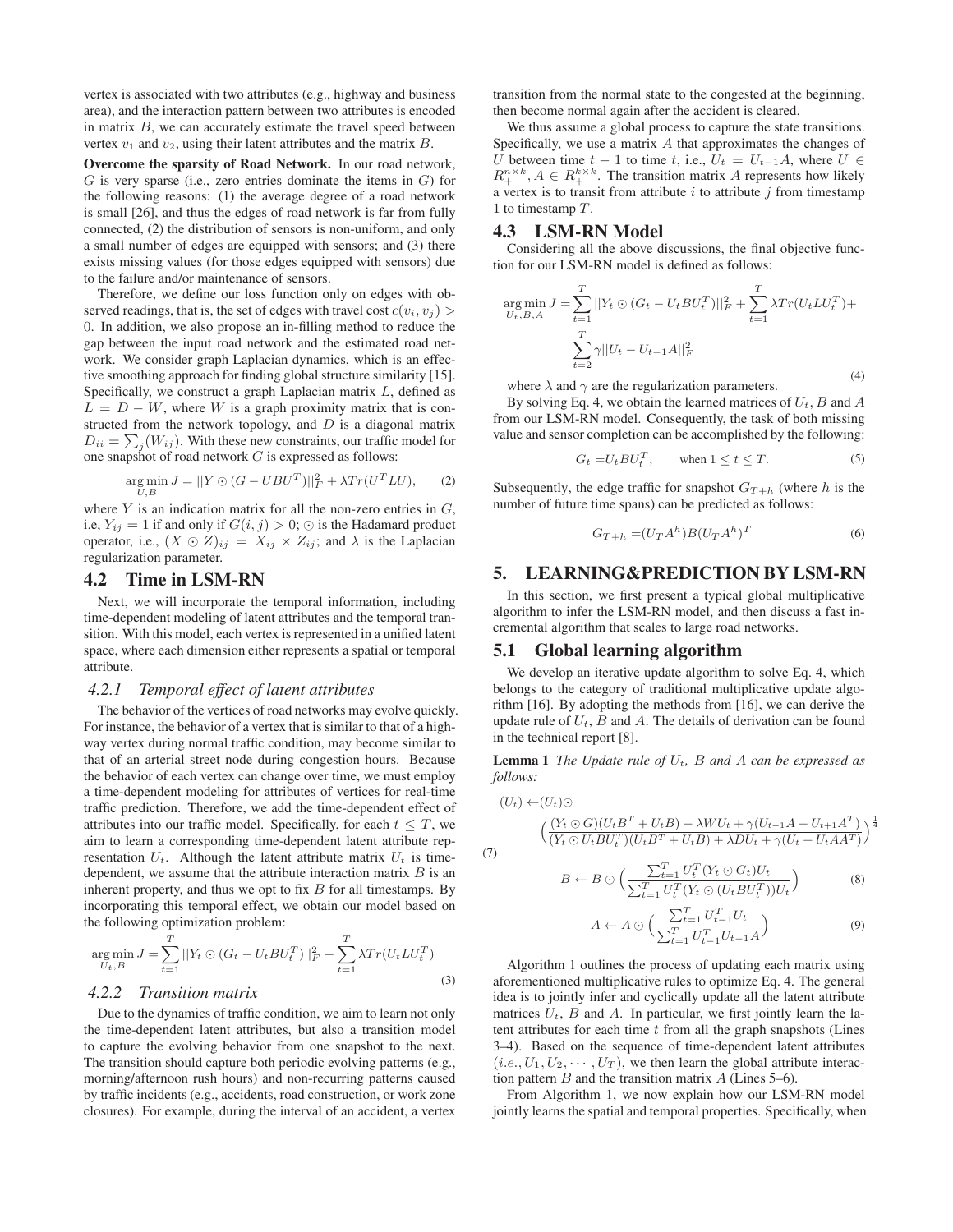we update the latent attribute of one vertex  $U_t(i)$ , the spatial property is preserved by (1) considering the latent positions of its adjacent vertices ( $Y_t \odot G_t$ ), and (2) incorporating the local graph Laplacian constraint (i.e., matrix  $W$  and  $D$ ). Moreover, the temporal property of one vertex is then captured by leveraging its latent attribute in the previous and next timestamps (i.e.,  $U_{t-1}(i)$ ) and  $U_{t+1}(i)$ , as well as the transition matrix.

<span id="page-4-0"></span>

| <b>Algorithm 1</b> Global-learning( $G_1, G_2, \cdots, G_T$ ) |                                                                                                            |  |  |  |
|---------------------------------------------------------------|------------------------------------------------------------------------------------------------------------|--|--|--|
|                                                               | <b>Input:</b> graph matrix $G_1, G_2, \cdots, G_T$ .<br><b>Output:</b> $U_t$ ( $1 \le t \le T$ ), A and B. |  |  |  |
| 3:                                                            | 1: Initialize $U_t$ , B and A<br>2: while Not Convergent do<br>for $t = 1$ to T do                         |  |  |  |
| 4:<br>5:<br>6:                                                | update $U_t$ according to Eq. 7<br>update $B$ according to Eq. 8<br>update $A$ according to Eq. 9          |  |  |  |

In the following, we briefly discuss the time complexity and convergence of global learning algorithm. From Lemma [1](#page-3-7) In each iteration, the computation is dominated by matrix multiplication operations. Therefore, the worst case time complexity per iteration is dominated by  $O(T(nk^2 + n^2k))$ . In practice, we opt to choose a low-rank latent space representation, where  $k$  is a small number (e.g., 20). In terms of convergence, followed the proof shown in previous works [\[4](#page-9-21)[,16,](#page-9-12)[32\]](#page-9-11), we can prove that Algorithm [1](#page-4-0) converges into a local minimal and the objective value is non-increasing in each iteration.

## 5.2 Incremental learning algorithm

The intuition behind our incremental algorithm is based on the observation that each time when we make a prediction for the next five minutes, the ground truth reading will be available immediately after five minutes. This motivates us to adjust the latent position of each vertex so that the prediction is closer to the ground truth. On the other hand, it is not necessary to perform the latent position adjustment for each vertex. This is because during a short time interval, the overall traffic condition of the whole network tends to stay steady, and the travel cost of most edges changes at a slow pace, although certain vertices can go through obvious variations. Therefore, instead of recomputing the latent positions of all the vertices from scratch at every time stamp, we perform a "lazy" update. In particular, to learn the latent space  $U_t$ , the incremental algorithm utilizes the latent space we have already learned in the previous snapshot (i.e.,  $U_{t-1}$ ), makes predictions for the next snapshot (i.e.,  $G<sub>t</sub>$ ), and then conditionally adjusts latent attributes of a subset of vertices based on the changes of traffic condition.

#### *5.2.1 Framework of incremental algorithm*

Algorithm [2](#page-4-1) presents the pseudo-code of incremental learning algorithm. Initially, we learn the latent space of  $U_1$  from our global multiplicative algorithm (Line 1). With the learned latent matrix  $U_{t-1}$ , at each time stamp t between 2 and T, our incremental update consists of the following two components: 1) identify candidate vertices based on feedbacks (Lines 3-8); 2) update their latent attributes and propagate the adjustment from one vertex to its neighbors (Line 9). As outlined in Algorithm [2,](#page-4-1) given  $U_{t-1}$  and  $G_t$ , we first make an estimation of  $G_t$  based on  $U_{t-1}$  (Line 3). Subsequently, we use  $G_t$  as the feedback information, select the set of vertices where we make inaccurate predictions, and insert them into a candidate set *cand* (Lines 4-8). Consequently, we update  $U_t$  based on the learned latent matrix  $U_{t-1}$ , the ground truth observation  $G_t$  and candidate set *cand* (Line 9). After that, we learn the global transition matrix A (Line 10).

### <span id="page-4-2"></span>*5.2.2 Topology-aware incremental update*

Given  $U_{t-1}$  and  $G_t$ , we now explain how to calculate  $U_t$  incrementally from  $U_{t-1}$  with the candidate set *cand*, with which we can accurately approximate  $G_t$ . The main idea is similar to an online learning process. At each round, the algorithm predicts an outcome for the required task (i.e., predict the speed of edges). Once the algorithm makes a prediction, it receives feedback indicating the correct outcome. Then, the online algorithm can modify its prediction mechanism for better predictions on subsequent timestamps. In our scenario, we first use the latent attribute matrix  $U_{t-1}$ to predict  $G_t$  as if we do not know the observation, subsequently we adjust the model of  $U_t$  according to the true observation of  $G_t$ we already have in hand.

However, in our problem, we are making predictions for the entire road network, not for a single edge. When we predict for one edge, we only need to adjust the latent attributes of two vertices, whereas in our scenario we need to update the latent attributes for many correlated vertices. Therefore, the effect of adjusting the latent attribute of one vertex can potentially affect its neighboring vertices, and influence the convergence speed of incremental learning. Hence, the adjustment order of vertices is very important.

<span id="page-4-1"></span>

| <b>Algorithm 2</b> Incremental-Learning( $G_1, G_2, \cdots, G_T$ )                                                                                                      |  |  |  |  |
|-------------------------------------------------------------------------------------------------------------------------------------------------------------------------|--|--|--|--|
| <b>Input:</b> graph matrix $G_1, G_2, \cdots, G_T$ .<br><b>Output:</b> $U_t$ (1 < $t$ < $T$ ), A and B.                                                                 |  |  |  |  |
| 1: $(U_1, B) \leftarrow$ Global-learning $(G_1)$<br>2: for $t = 2$ to T do<br>$G_t \leftarrow U_{t-1}BU_{t-1}^T$ (prediction)<br>3:                                     |  |  |  |  |
| 4:<br>$cand \leftarrow \emptyset$ (a subset of vertices to be updated)<br>5:<br>for each $i \in G$ do<br>6:                                                             |  |  |  |  |
| for each $j \in out(i)$ do<br>7:<br>if $ G_t(i, j) - G_t(i, j)  > \delta$ then<br>8:<br>$cand \leftarrow cand \cup \{i, j\}$                                            |  |  |  |  |
| 9:<br>$U_t \leftarrow$ Incremental-Update( $U_{t-1}$ , $G_t$ , cand) (See Section 5.2.2)<br>10: Iteratively learn transition matrix $A$ using Eq. 9 until $A$ converges |  |  |  |  |

Algorithm 3 Incremental-Update( $U_{t-1}$ ,  $G_t$ , cand)

<span id="page-4-3"></span>**Input:** the latent matrix  $U_{t-1}$ , observed graph reading  $G_t$ , candidate set cand, hyper-parameters  $\delta$  and  $\tau$ **Output:** Updated latent space  $U_t$ .

```
1: U_t ← U_{t-1}2: while Not Convergent AND cand \notin \emptyset do 3: order cand from the reverse topological
 3: order cand from the reverse topological order<br>4: for i \in cand do
 4: for i \in cand do<br>5: oldu \leftarrow U_t(i)5: oldu \leftarrow U_t(i)<br>
6: for each j \in o<br>
7: adjust U_t(i)for each j \in out(i) do
 7: adjust U_t(i) 11<br>8: if ||U_t(i) - oldu||_F^2 < \tau t
  8: if ||\overline{U}_t(i) - oldu||_F^2 \leq \tau then<br>9: \begin{array}{c}\n\text{and} \leftarrow \text{cand} \setminus \{i\}\n\end{array}10: for each j \in out(i) do<br>11: n \leftarrow L(L(i)BL(L(i))11: p \leftarrow U_t(i)BU_t(j)<br>12: \text{if } |p - G_t(i)| >12: if |p - G_t(i, j)| \ge \delta then<br>13: \operatorname{cand} \leftarrow \operatorname{cand} \cup \{j\}cand \leftarrow cand \cup \{j\}
```
Algorithm [3](#page-4-3) presents the details of updating  $U_t$  incrementally from  $U_{t-1}$ . For each vertex i of *cand*, we adjust its latent position so that we could make more accurate predictions (Line 7) and then examine how this adjustment would influence the candidate task set from the following two aspects: (1) if the latent attribute of  $i$  does not change much, we remove it from the set of cand (Lines 8-9); (2) if the adjustment of i also affects its neighbor  $j$ , we add vertex  $j$  to *cand* (Lines 10-13).

The remaining questions in our Incremental-Update algorithm are how to adjust the latent position of one vertex according to feedbacks, and how to decide the order of update. In the following, we address each of them.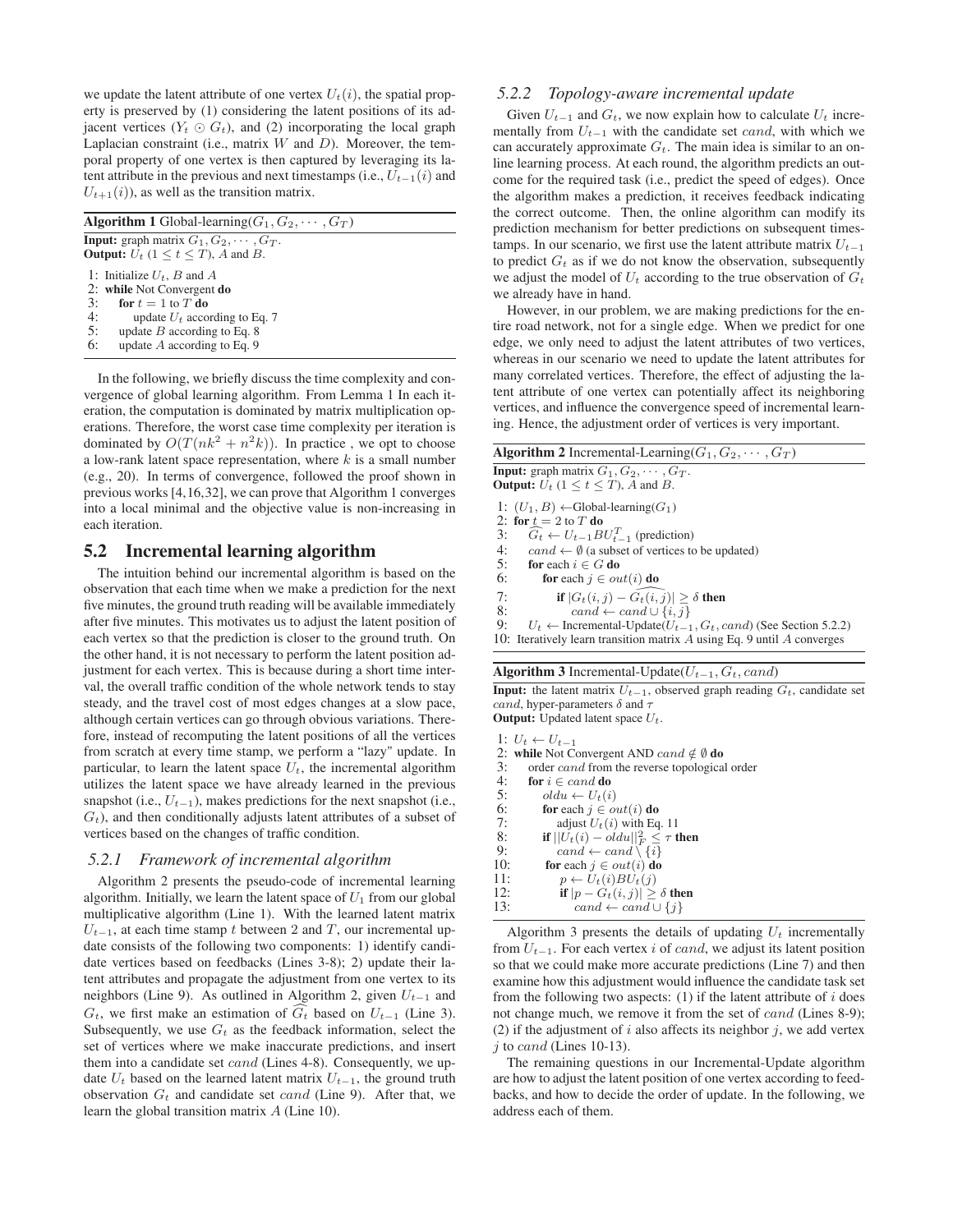

<span id="page-5-1"></span>Figure 3: Challenges of adjusting the latent attribute with feedbacks.

Adjusting latent attribute of one vertex. To achieve high efficiency of adjusting the latent attribute, we propose to make the smallest changes of the latent space (as fast as possible) to predict the correct value. For example, as shown in Figure [3](#page-5-1) (a), suppose we already know the new latent position of  $v_1$ , then fewer step movement (Option 1) is preferable than gradual adjustment (Option 2). Note that in our problem, when we move the latent position of a vertex to a new position, the objective of this movement is to produce a correct prediction for each of its outgoing edges. Specifically, given  $U_{t-1}(i)$ , we want to find  $U_t(i)$  which could accurately predict the weight of each edge  $e(v_i, v_j)$  that is adjacent to vertex  $v_i$ . We thus formulate our problem as follows:

$$
U_t(i), \xi^* = \arg \min_{U(i) \in R_+^k} \frac{1}{2} ||U(i) - U_{t-1}(i)||_F^2 + C\xi
$$
  
s.t.  $|U(i)BU^T(j) - G_t(i,j)| \le \delta + \xi,$  (10)

where  $\xi$  is a non-negative slack variable,  $C > 0$  is a parameter which controls the trade-off between being conservative (do not change the model too much) and corrective (satisfy the constraint), and  $\delta$  is a precision parameter.

Note that we have non-negativity constraint over the latent space of  $U_t(i)$ . We thus adopt the approaches from [\[3\]](#page-9-24): When the predicted value  $\hat{y}_t$  (i.e.,  $U_t(i)BU_t^T(j)$ ) is less than the correct value  $y_t$ (i.e.,  $G_t(i, j)$ ), we use the traditional online passive-aggressive al-gorithm [\[7\]](#page-9-28) because it guarantees the non-negativity of  $U(i)$ ; Otherwise, we update  $U(i)$  by solving a quadratic optimization problem. The detailed solution is as follows:

<span id="page-5-0"></span>
$$
U_t(i) = \max(U_{t-1}(i) + (k^* - \theta^*) \cdot BU_{t-1}(j)^T, 0)
$$
 (11)

 $k^*$  and  $\theta^*$  are computed as follows:

$$
\begin{cases}\n k^* = \alpha_t, \theta^* = 0 & \text{if } \widehat{y_t} < y_t \\
 k^* = 0, \theta^* = C & \text{if } \widehat{y_t} > y_t \text{ and } f(C) \ge 0 \\
 k^* = 0, \theta^* = f^{-1}(0) & \text{if } \widehat{y_t} > y_t \text{ and } f(C) < 0\n\end{cases} \tag{12}
$$

where

$$
\alpha_t = \min\left(C, \frac{\max(|\hat{y}_t - y_t| - \delta, 0)}{||BU_{t-1}(j)^T||^2}\right)
$$
  

$$
f_t(\theta) = \max\left(U_t(i) - \theta BU_t(j)^T, 0\right) \cdot BU_t(j)^T - G_t(i, j) - \delta
$$

Updating order of cand. As we already discussed, the update order is important because it influences the convergence speed of our incremental algorithm. Take the example of the road network shown in Figure [1,](#page-2-2) suppose our initial *cand* contains three vertices  $v_7, v_6$  and  $v_2$ , where we have two edges  $e(v_7, v_6)$  and  $e(v_6, v_2)$ . If we randomly choose the update sequence as  $\langle v_7, v_6, v_2 \rangle$ , that is, we first adjust the latent attribute of  $v_7$  so that  $c(v_7, v_6)$  has a correct reading; subsequently we adjust the latent attribute of  $v_6$  to correct our estimation of  $c(v_6, v_2)$ . Unfortunately, the adjustment of  $v_6$  could influence the correction we have already made to  $v_7$ , thus leading to an inaccurate estimation of  $c(v_7, v_6)$  again. A desirable order is to update vertex  $v_6$  before updating  $v_7$ .

Therefore, we propose to consider the reverse topology of road network when we update the latent position of each candidate vertex  $v \in cand$ . The general principle is that: given edge  $e(v_i, v_j)$ ,



<span id="page-5-2"></span>Figure 4: A batch window framework for real-time forecasting.

the update of vertex  $v_i$  should be proceeded after the update of  $v_i$ , because the position of  $v_i$  is dependent on  $v_i$ . This motivates us to derive a reverse topological order in the graph of G. Unfortunately, the road network G is not a Directed Acyclic Graph (DAG), and contains cycles. To address this issue, we first generate a condensed super graph where we contract each Strongly Connected Component (SCC) of the graph  $G$  as a super node. We then derive a reverse topological order based on this condensed graph. For the vertex order in each SCC, we generate an ordering of vertices inside each SCC by random algorithms or some heuristics. Figure [3\(](#page-5-1)b) shows an example of ordering for the road network of Figure [1,](#page-2-2) where each rectangle represents a SCC. After generating a reverse topological order based on the contracted graph and randomly ordering the vertices within each SCC, we obtain one final ordering  $\langle v_2, v_6, v_7, v_1, v_5, v_4, v_3 \rangle$ . Each time when we update the latent attributes of cand, we follow this ordering of vertices.

**Time complexity.** For each vertex  $i$ , the computational complexity of adjusting its latent attributes using Eq. [11](#page-5-0) is  $O(k)$ , where k is number of attributes. Therefore, to compute latent attributes  $u$ , the time complexity per iteration is  $O(kT(\Delta n + \Delta m))$ , where  $\Delta n$ is number of candidate vertex in *cand*, and  $\Delta m$  is total number of edges incident to vertices in *cand*. In practice,  $\Delta n \ll n$  and  $\Delta m \ll m \ll n^2$ . In addition, the SCC can be generated in linear time O(m+n) via Tarjan's algorithm [\[23\]](#page-9-29). Therefore, we conclude that the computational cost per iteration is significantly reduced using Algorithm [2](#page-4-1) as compared to using the global learning approach.

### <span id="page-5-3"></span>5.3 Real-time forecasting

In this section, we discuss how to apply our learning algorithms to real-time traffic prediction, where the sensor reading is received in a streaming fashion. In practice, if we want to make a prediction for the current traffic, we cannot afford to apply our global learning algorithm to all the previous snapshots because it is computationally expensive. Moreover, it is not always true that more snapshots would yield a better prediction performance. The alternative method is to treat each snapshot independently: i.e., each time we only apply our incremental learning algorithm for the most recent snapshot, and then use the learned latent attribute to predict the traffic condition. Obviously, this might yield poor prediction quality as it totally ignores the temporal transitions.

To achieve a good trade-off between the above two methods, we propose to adapt a sliding window setting for the learning of our LSM-RN model, where we apply incremental algorithm at each timestamp during one time window, and only run our global learning algorithm at the end of one time window. As shown in Figure [4,](#page-5-2) we apply our global learning at timestamps  $T$  (i.e., the end of one time window), which learns the time-dependent latent attributes for the previous  $T$  timestamps. Subsequently, for each timestamp  $T + i$ between [T, 2T], we apply our incremental algorithm to adjust the latent attribute and make further predictions: i.e., we use  $U_{T+i}$  to predict the traffic of  $G_{T+(i+1)}$ . Each time we receive the true observation of  $G_{T+(i+1)}$ , we calculate  $U_{T+(i+1)}$  via the incremental update from Algorithm [3.](#page-4-3) The latent attributes  $U_{2T}$  will be recomputed at timestamp  $2T$  (the end of one time window), and the  $U_{2T}$  would be used for the next time window [2T, 3T].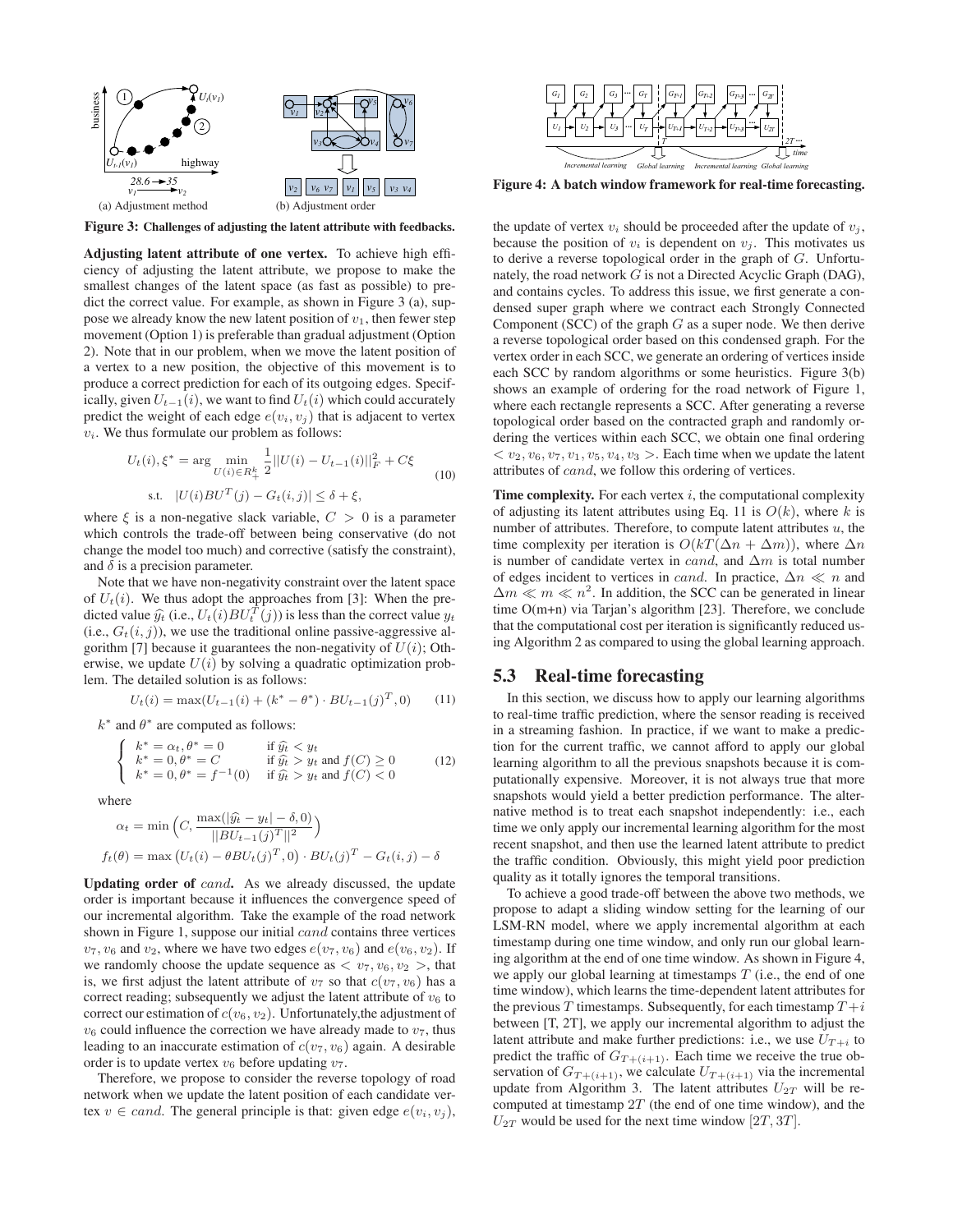

Figure 5: Sensor distribution and Los Angeles road network.

# <span id="page-6-1"></span><span id="page-6-0"></span>6. EXPERIMENT

## 6.1 Dataset

We used a large-scale high resolution (both spatial and temporal) traffic sensor (loop detector) dataset collected from Los Angeles county highways and arterial streets. This dataset includes both inventory and real-time data for 15000 traffic sensors covering approximately 3420 miles. The sampling rate of the data, which provides speed, volume (number of cars passing from sensor locations) and occupancy, is 1 reading/sensor/min. We have been collecting and archiving this sensor dataset continuously since 2010.

We chose sensor data between March and April in 2014 for our experiments, which include more than 60 million records of readings. As for the road network, we used Los Angeles road network which was obtained from HERE Map dataset [\[11\]](#page-9-30). We constructed two subgraphs of Los Angeles road network, termed as SMALL and LARGE. The SMALL (resp. LARGE) network contains 5984 (resp. 8242) vertices and 12538 (resp. 19986) edges. As described in Section [3,](#page-2-0) the sensor data are mapped to the road network, where 1642 (resp. 4048) sensors are mapped to SMALL (resp. LARGE). Figure [5](#page-6-1) shows sensors locations and road network segments, where the green lines depict the sensors, and blue lines represent the road network segments. After mapping the sensor data, we have two months of network snapshots for both SMALL and LARGE.

## 6.2 Experimental setting

### *6.2.1 Algorithms*

Our methods are termed as LSM-RN-All (i.e., global learning algorithm) and LSM-RN-Inc (i.e., incremental learning algorithm).

For edge traffic prediction, we compare with LSM-RN-Naive, where we adapted the formulations from LSM-SN ( [\[29\]](#page-9-8) and [\[21\]](#page-9-22)) by simply combining the topology and temporal correlations. In addition, LSM-RN-Naive uses a Naive incremental learning strategy in [\[21\]](#page-9-22), which independently learns the latent attributes of each timestamp first, then the transition matrix. We also compare our algorithms with two representative time series prediction methods: a linear model (i.e., ARIMA [\[18\]](#page-9-1)) and a non-linear model (i.e., SVR [\[20\]](#page-9-2)). We train each model independently for each time series with historical data. In addition, because these methods will be affected negatively due to the missing values during the prediction stages (i.e, some of the input readings for ARIMA and SVR could be zero), for fair comparison we consider ARIMA-Sp and SVR-Sp, which use the completed readings from our global learning algorithm. We also implemented the Tensor method [\[1,](#page-9-31) [2\]](#page-9-32), however, it cannot address the sparsity problem of our dataset and thus produce meaningless results (most of the prediction values are close to 0).

For missing-value completion, we compare our algorithms with two methods: (1) KNN [\[10\]](#page-9-4), which uses the average values of the nearby edges in Euclidean distance as the imputed value, (2) LSM-RN-Naive, which independently learns the latent attributes of each snapshot, then uses them to approximate the edge readings.

To evaluate the performance of online prediction, we consider the scenario of a batch-window setting described in Section [5.3.](#page-5-3)

<span id="page-6-3"></span>Table 2: Experiment parameters

| Parameters | Value range                                                             |
|------------|-------------------------------------------------------------------------|
| T          | 2, 4, 6, 8, 10, 12                                                      |
| span       | 5, 10, 15, 20, 25, 30                                                   |
| k          | 5, 10, 15, 20, 25, 30                                                   |
| λ          | $2^{-7}$ , $2^{-5}$ , $2^{-3}$ , $2^{-1}$ , $2^1$ , $2^3$ , $2^5$       |
|            | $2^{-7}$ , $2^{-5}$ , $2^{-3}$ , $2^{-1}$ , $2^{1}$ , $2^{3}$ , $2^{5}$ |

Considering a time window  $[0, 2T]$ , we first batch learn the latent attributes of  $U_T$  and transition matrix A from [0, T], we then sequentially predict the traffic condition for the timestamps during  $[T+1, 2T]$ . Each time when we make a prediction, we receive the true observations as the feedback. We compare our Incremental algorithm (Inc), with three baseline algorithms: Old, LSM-RN-Naive and LSM-RN-All. Specifically, to predict  $G_{T+i}$ , LSM-RN-Inc utilizes the feedback of  $G_{T+(i-1)}$  to adjust the time-dependent latent attributes of  $U_{T+(i-1)}$ , whereas Old does not consider the feedback, and always uses latent attributes  $U_T$  and transition matrix A from the previous time window. On the other hand, LSM-RN-Naive ignores the previous snapshots, and only applies the inference algorithm to the most recent snapshot  $G_{T+(i-1)}$  (aka Minibatch). Finally, LSM-RN-All applies the global learning algorithm consistently to all historical snapshots (i.e.,  $G_1$  to  $G_{T+(i-1)}$ ) and then makes a prediction (aka Full-batch).

### *6.2.2 Configurations and measures.*

We selected two different time ranges that represent rush hour (i.e., 7am-8am) and non-rush hour (i.e., 2pm-3pm), respectively. For the task of missing value completion, during each timestamps of one time range (e.g., rush hour), we randomly selected 20% of values as unobserved and manipulated them as missing  $<sup>1</sup>$  $<sup>1</sup>$  $<sup>1</sup>$ , with the</sup> objective of completing those missing values. For each traffic prediction task at one particular timestamp (e.g., 7:30 am), we randomly selected 20% of the values as unknown and use them as ground-truth values.

We varied the parameters  $T$  and  $span$ : where  $T$  is the number of snapshots, and span is time gap between two continuous snapshots. We also varied k,  $\lambda$ , and  $\gamma$ , which are parameters of our model. The default settings (shown with bold font) of the experiment parameter are listed in Table [2.](#page-6-3) Because of space limitations, the results of varying  $\gamma$  are not reported, which are similar to result of varying  $\lambda$ . We use Mean Absolute Percentage Error (MAPE) and Root Mean Square Error (RMSE) to measure the accuracy. In the following we only report the experiment results based on MAPE, the experiment results based on RMSE are reported in the technical report [\[8\]](#page-9-27). Specifically, MAPE is defined as follows:

$$
MAPE = \left(\frac{1}{N} \sum_{i=1}^{N} \frac{|y_i - \hat{y}_i|}{y_i}\right)
$$

With ARIMA and SVR, we use the dataset of March to train a model for each edge, and use 5-fold cross-validation to choose the best parameters. All the tasks of missing value completion and edge traffic prediction tasks are conducted on April data. We conducted our experiments with C++ on a Linux PC with i5-2400 CPU @ 3.10G HZ and 24GB memory.

## 6.3 Comparison with edge traffic prediction

## *6.3.1 One-step ahead prediction*

The experimental results of SMALL are shown in Figures [6](#page-7-0) (a) and (b). Among all the methods, LSM-RN-All and LSM-RN-Inc achieve the best results, and LSM-RN-All performs slightly better

<span id="page-6-2"></span><sup>&</sup>lt;sup>1</sup>Note that missing values are plenty in our dataset, especially for arterials. However, we needed ground-truth for evaluation purposes and that is why we generated missing values artificially.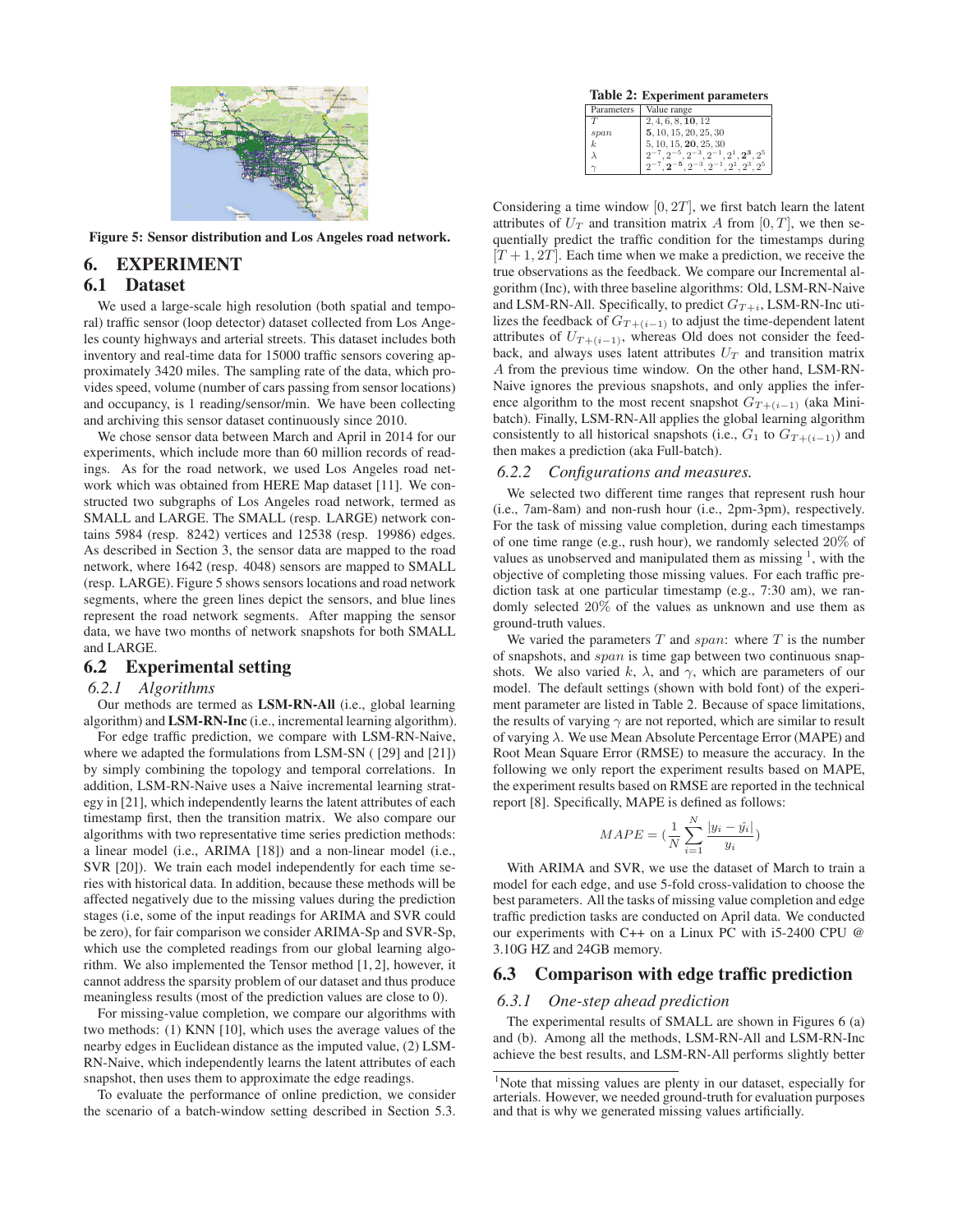



<span id="page-7-0"></span>than LSM-RN-Inc. This demonstrates the effectiveness of timedependent latent attributes and the transition matrix. We observe that without imputing of missing values, time series prediction techniques (i.e., ARIMA and SVR) perform much worse than LSM-RN-All and LSM-RN-Inc. Meanwhile, LSM-RN-Naive, which separately learns the latent attributes of each snapshot, cannot achieve good prediction results as compared to LSM-RN-All and LSM-RN-Inc. This indicates that simply combining topology and time is not enough for accurate predictions. We note that even with completed readings, the accuracy of SVR-Sp and ARIMA-Sp is worse than that of LSM-RN-All and LSM-RN-Inc. One reason is that simply combining the spatial and temporal properties does not necessarily yield a better performance. Another reason is that both SVR-Sp and ARIMA-Sp also suffer from missing data during the training stage, which results in less accurate predictions. In the technical report [\[8\]](#page-9-27), we show how the ratio of missing data would influence the prediction performance. Finally, we observe that SVR is more robust than ARIMA when encountering missing values: i.e., ARIMA-Sp performs significantly better than ARIMA, while the improvement of SVR-Sp over SVR is marginal. This is because ARIMA is a linear model which mainly uses the weighted average of the previous readings for prediction, while SVR is a non-linear model that utilizes a kernel function. Figures [6](#page-7-0) (c) and (d) show the experiment results on LARGE, the trend is similar to SMALL.

### *6.3.2 Multi-steps ahead prediction*

We now present the experiment results on long-term predictions, with which we predict the traffic conditions for the next 30 minutes (i.e.,  $h = 6$ ). The prediction accuracy of different methods on SMALL are shown in Figures [7](#page-7-1) (a) and (b). Although LSM-RN-All and LSM-RN-Inc still outperform other methods, the margin between our methods and the baselines is narrower. The reason is that: when we make long-term predictions, we use the predicted values from the past for future prediction. This leads to the problem of error accumulation, i.e., errors incurred in the past are propagated into future predictions. We observe the similar trends on LARGE, the results are reported in Figures [7](#page-7-1) (c) and (d).

## 6.4 Comparison for missing value completion

In this set of experiments, we evaluate the completion accuracy of different methods. Due to space limitation, we only report the experiment results on LARGE in Figures [8](#page-7-2) (a) and (b), and the effects on SMALL are similar. We observe that both LSM-RN-All and LSM-RN-Inc achieve much lower errors than that of other



<span id="page-7-2"></span><span id="page-7-1"></span>Figure 8: Missing value completion MAPE

methods. This is because LSM-RN-All and LSM-RN-Inc capture both spatial and temporal relationships, while LSM-RN-Naive and KNN only use spatial property. LSM-RN-All performs better than LSM-RN-Inc by jointly inferring all the latent attributes. On the other hand, we note that LSM-RN-Naive and KNN have similar performances, which is inferior to our methods. This also indicates that utilizing both spatial and temporal properties yields a larger gain than only utilizing the spatial property. As shown in Figure [8\(](#page-7-2)b), the completion performance during the non-rush hour is better as compared to the rush hour time. This is because during rush hour range, the traffic condition is more dynamic, and the underlying pattern and transition changes frequently.

## 6.5 Scalability

<span id="page-7-3"></span>Table 3: Running time comparisons. For ARIMA and SVR, the training time cost is the total training time for all the edges for one-step ahead prediction, and the prediction time is the average prediction time per edge per query.

| data         | <b>SMALL</b>             |          | LARGE    |              |
|--------------|--------------------------|----------|----------|--------------|
|              | train(s)                 | pred(ms) | train(s) | $pred.$ (ms) |
| LSM-RN-Naive |                          | 1353     |          | 29439        |
| LSM-RN-All   | $\overline{\phantom{0}}$ | 869      |          | 14247        |
| LSM-RN-Inc   |                          | 407      |          | 4145         |
| ARIMA        | 484                      | 0.00015  | 987      | 0.00024      |
| <b>SVR</b>   | 47420                    | 0.00042  | 86093.99 | 0.00051      |

Table [3](#page-7-3) shows the running time of different methods. Although ARIMA and SVR are fast in each prediction, they require large volume of training data and have much higher training time, which can be a problem for real systems. On the contrary, our methods do not require extra training data, i.e., our methods efficiently train and predict at the same time. Among them, LSM-RN-Inc is the most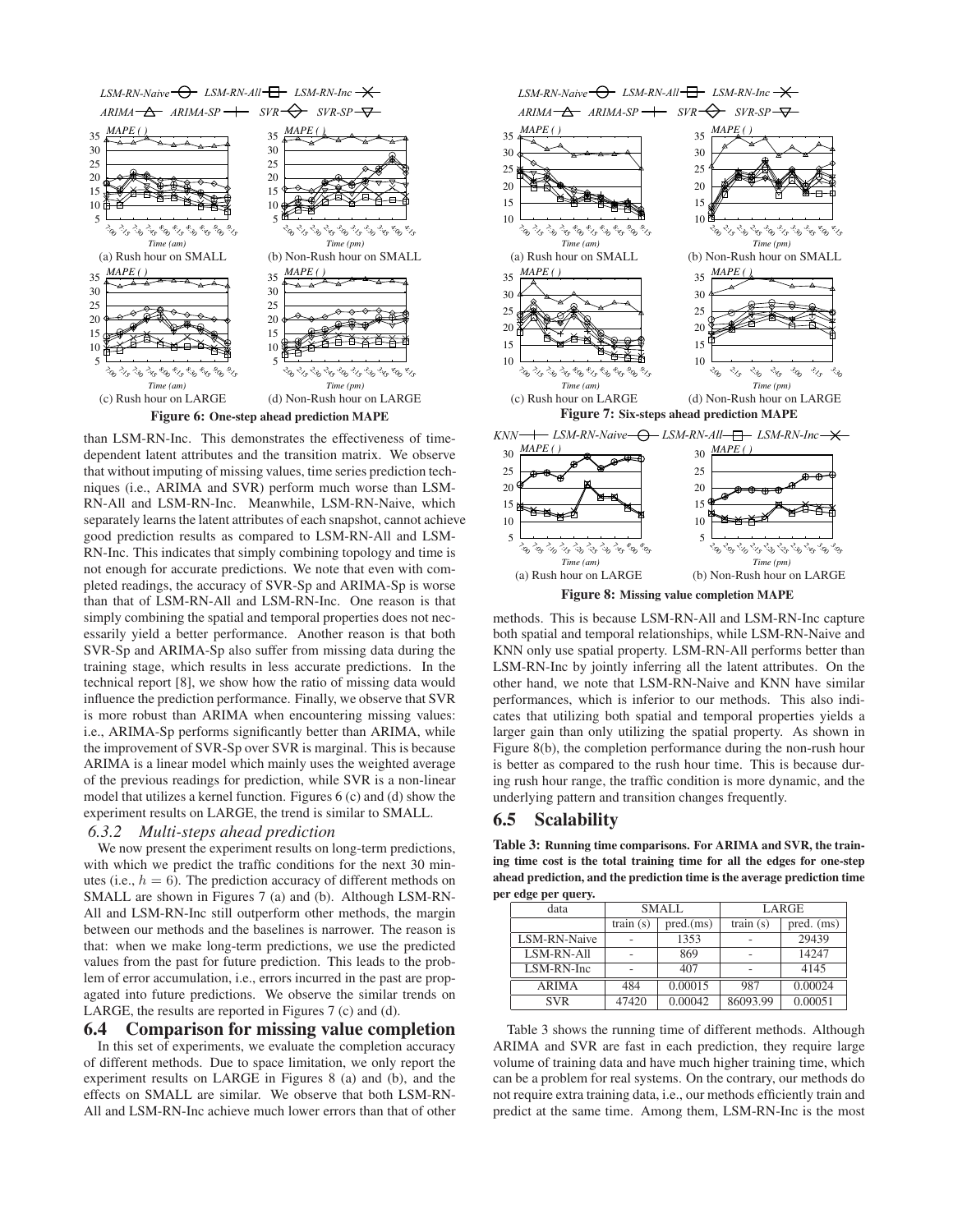efficient approach: it only takes less than 500 milliseconds to learn the time-dependent latent attributes and make predictions for all the edges of the road network. This is because our incremental learning algorithm conditionally adjusts the latent attributes of certain vertices, and utilizes the topological order that enables fast convergence. Even for the LARGE dataset, LSM-RN-Inc takes less than five seconds, which is acceptable considering that the span between two snapshots is at least five minutes in practice. This demonstrates that LSM-RN-Inc scales well to large road networks. Regarding LSM-RN-All and LSM-RN-Naive, they both require much longer running time than that of LSM-RN-Inc. In addition, LSM-RN-All is faster than LSM-RN-Naive. This is because LSM-RN-Naive independently runs the global learning algorithm for each snapshot  $T$ times, while LSM-RN-All only applies global learning for all the snapshots once.



<span id="page-8-0"></span>Convergence analysis. Figures [9](#page-8-0) (a) and (b) report the convergence rate of iterative algorithm LSM-RN-All on both SMALL and LARGE. As shown in Figure [9,](#page-8-0) LSM-RN-All converges very fast:

when the number of iterations is around 20, our algorithm tends to

### 6.6 Comparison for real-time forecasting

converge in terms of our objective value in Eq. [4.](#page-3-3)

In this set of experiments, we evaluate our online setting algorithms. Due to space limitation, we only report the experiment results on LARGE. As shown in Figures [10](#page-8-1) (a) and (b), LSM-RN-Inc achieves comparable accuracy with LSM-RN-All (Full-batch). This is because LSM-RN-Inc effectively leverages the real-time feedback to adjust the latent attributes. We observe that LSM-RN-Inc performs much better than Old and LSM-RN-Naive (Minibatch), which ignore either the feedback information (i.e., Old) or the previous snapshots (i.e., LSM-RN-Naive). One observation is that Old performs better than LSM-RN-Naive for the initial timestamps, whereas Old surpasses Mini-batch at the later timestamps. This indicates that the latent attributes learned in the previous timewindow are more reliable for predicting the near-future traffic conditions, but may not be good for long-term predictions because of the error accumulation problem.

Figures [11](#page-8-2) (a) and (b) show the running time comparisons of different methods. One important observation from this experiment is that LSM-RN-Inc is the most efficient approach, which is on average two times faster than LSM-RN-Naive and one order of magnitude faster than LSM-RN-All. This is because LSM-RN-Inc performs a conditional latent attribute update for vertices within a small portion of road network, whereas LSM-RN-Naive and LSM-RN-All both recompute the latent attributes from at least one entire road network snapshot. Since in the real-time setting, LSM-RN-All utilizes all the up-to-date snapshots and LSM-RN-Naive only considers the most recent single snapshot, LSM-RN-Naive is faster than LSM-RN-All. We observe that LSM-RN-Inc only takes less than 1 second to incorporate the real-time feedback information, while LSM-RN-Naive and LSM-RN-All take much longer.

Therefore, we conclude that LSM-RN-Inc achieves a good tradeoff between prediction accuracy and efficiency, which is applicable for real-time traffic prediction applications.



<span id="page-8-2"></span><span id="page-8-1"></span>Figure 11: Online Prediction time

### 6.7 Varying parameters of our methods

In this section, we evaluate the performance of our methods by varying the parameters of our model. Due to space limitation, we only show the experimental results on SMALL.

### *6.7.1 Effect of varying T*

Figure [12](#page-9-33) (a) and Figure [12](#page-9-33) (b) show the prediction performance and the running time of varying  $T$ , respectively. We observe that with more snapshots, the prediction error decreases. In particular, when we increase  $T$  from 2 to 6, the results improve significantly. However, the performance tends to stay stable at  $T \geq 6$ . This indicates that fewer snapshots (i.e., two or less) are not enough to capture the traffic patterns and the evolving changes. On the other hand, more snapshots (i.e., more historical data) do not necessarily yield better gain, considering the running time increases when we have more snapshots. Therefore, to achieve a good trade-off between running time and prediction accuracy, we suggest to use at least 6 snapshots, but no more than 12 snapshots.

## *6.7.2 Effect of varying span*

The results of varying *span* are shown in Figure [13.](#page-9-34) Clearly, as the time gap between two snapshots increases, the performance declines. This is because when *span* increases, the evolving process of underlying traffic may not evolve smoothly, the transition process learned in the previous snapshot is not applicable for the future. Fortunately our sensor dataset usually have high-resolution, so it is better to use smaller span to learn the latent attributes. In addition, span does not affect the running time of either algorithms.

## *6.7.3 Effect of varying* k *and* λ

Figure [14](#page-9-35) (a) shows the effect of varying  $k$ . We observe that: (1) we achieve better results with increasing number of latent attributes; (2) the performance is stable when  $k > 20$ . This indicates that a low-rank latent space representation can already capture the attributes of the traffic data. In addition, our results show that when the number of latent attributes is small (i.e.,  $k \leq 30$ ), the running time increases with  $k$  but does not change much when we vary  $k$ from 5 to 30. Therefore, setting  $k$  to 20 achieves a good balance between computational cost and accuracy.

Figure [14](#page-9-35) (b) depicts the effect of varying  $\lambda$ , which is the regularization parameter for our graph Laplacian dynamics. We observe that the graph Laplacian has a larger impact on LSM-RN-All al